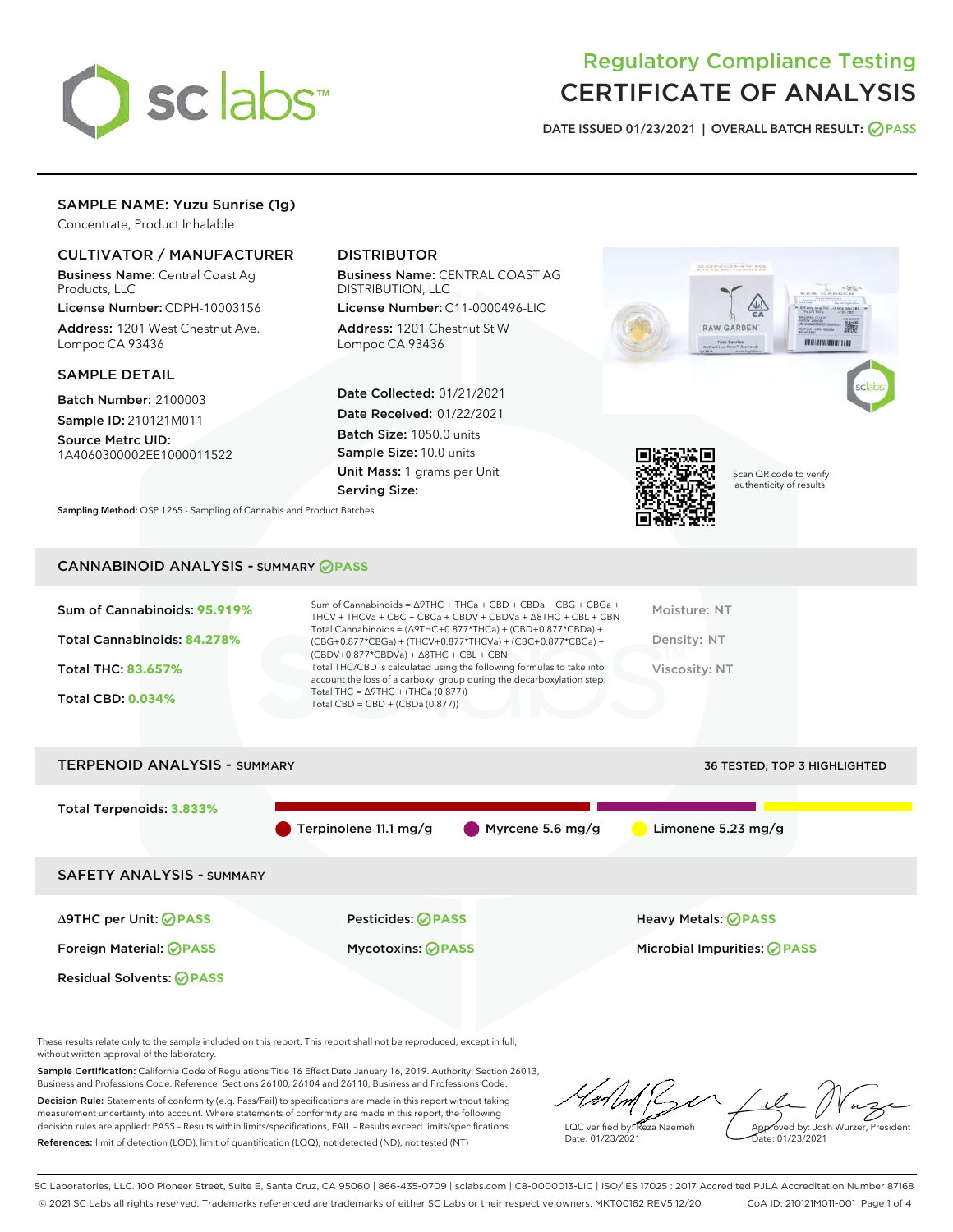



YUZU SUNRISE (1G) | DATE ISSUED 01/23/2021 | OVERALL BATCH RESULT: ◯ PASS

## CANNABINOID TEST RESULTS - 01/23/2021 2 PASS

Tested by high-performance liquid chromatography with diode-array detection (HPLC-DAD). **Method:** QSP 1157 - Analysis of Cannabinoids by HPLC-DAD

TOTAL CANNABINOIDS: **84.278%** Total Cannabinoids (Total THC) + (Total CBD) + (Total CBG) + (Total THCV) + (Total CBC) +

(Total CBDV) + ∆8THC + CBL + CBN

TOTAL THC: **83.657%** Total THC (∆9THC+0.877\*THCa)

TOTAL CBD: **0.034%**

Total CBD (CBD+0.877\*CBDa)

TOTAL CBG: 0.18% Total CBG (CBG+0.877\*CBGa) TOTAL THCV: 0.306%

Total THCV (THCV+0.877\*THCVa)

TOTAL CBC: 0.101% Total CBC (CBC+0.877\*CBCa)

TOTAL CBDV: ND Total CBDV (CBDV+0.877\*CBDVa)

| <b>COMPOUND</b> | LOD/LOQ<br>(mg/g)          | <b>MEASUREMENT</b><br><b>UNCERTAINTY</b><br>(mg/g) | <b>RESULT</b><br>(mg/g) | <b>RESULT</b><br>(%) |
|-----------------|----------------------------|----------------------------------------------------|-------------------------|----------------------|
| <b>THCa</b>     | 0.05/0.14                  | ±24.152                                            | 939.76                  | 93.976               |
| <b>A9THC</b>    | 0.06 / 0.26                | ±0.427                                             | 12.40                   | 1.240                |
| <b>THCVa</b>    | 0.07/0.20                  | ±0.166                                             | 3.49                    | 0.349                |
| <b>CBGa</b>     | 0.1/0.2                    | ±0.10                                              | 2.0                     | 0.20                 |
| <b>CBCa</b>     | 0.07/0.28                  | ±0.056                                             | 1.15                    | 0.115                |
| <b>CBDa</b>     | 0.02/0.19                  | ±0.011                                             | 0.39                    | 0.039                |
| A8THC           | 0.1/0.4                    | N/A                                                | <b>ND</b>               | <b>ND</b>            |
| <b>THCV</b>     | 0.1 / 0.2                  | N/A                                                | <b>ND</b>               | <b>ND</b>            |
| <b>CBD</b>      | 0.07/0.29                  | N/A                                                | <b>ND</b>               | <b>ND</b>            |
| <b>CBDV</b>     | 0.04 / 0.15                | N/A                                                | <b>ND</b>               | <b>ND</b>            |
| <b>CBDVa</b>    | 0.03/0.53                  | N/A                                                | <b>ND</b>               | <b>ND</b>            |
| <b>CBG</b>      | 0.06/0.19                  | N/A                                                | <b>ND</b>               | <b>ND</b>            |
| <b>CBL</b>      | 0.06 / 0.24                | N/A                                                | <b>ND</b>               | <b>ND</b>            |
| <b>CBN</b>      | 0.1/0.3                    | N/A                                                | <b>ND</b>               | <b>ND</b>            |
| <b>CBC</b>      | 0.2 / 0.5                  | N/A                                                | <b>ND</b>               | <b>ND</b>            |
|                 | <b>SUM OF CANNABINOIDS</b> |                                                    | 959.19 mg/g             | 95.919%              |

**UNIT MASS: 1 grams per Unit**

| ∆9THC per Unit                                                                            | 1120 per-package limit | $12.40$ mg/unit<br><b>PASS</b> |  |  |  |
|-------------------------------------------------------------------------------------------|------------------------|--------------------------------|--|--|--|
| <b>Total THC per Unit</b>                                                                 |                        | 836.57 mg/unit                 |  |  |  |
| <b>CBD per Unit</b>                                                                       |                        | <b>ND</b>                      |  |  |  |
| <b>Total CBD per Unit</b>                                                                 |                        | $0.34$ mg/unit                 |  |  |  |
| Sum of Cannabinoids<br>per Unit                                                           |                        | 959.19 mg/unit                 |  |  |  |
| <b>Total Cannabinoids</b><br>per Unit                                                     |                        | 842.78 mg/unit                 |  |  |  |
| <b>MOISTURE TEST RESULT</b><br><b>VISCOSITY TEST RESULT</b><br><b>DENSITY TEST RESULT</b> |                        |                                |  |  |  |

Not Tested

Not Tested

Not Tested

#### TERPENOID TEST RESULTS - 01/23/2021

Terpene analysis utilizing gas chromatography-flame ionization detection (GC-FID). Terpenes are the aromatic compounds that endow cannabis with their unique scent and effect. Following are the primary terpenes detected. **Method:** QSP 1192 - Analysis of Terpenoids by GC-FID

| <b>COMPOUND</b>         | LOD/LOQ<br>(mg/g) | <b>MEASUREMENT</b><br><b>UNCERTAINTY</b><br>(mg/g) | <b>RESULT</b><br>(mg/g)                         | <b>RESULT</b><br>$(\%)$ |
|-------------------------|-------------------|----------------------------------------------------|-------------------------------------------------|-------------------------|
| Terpinolene             | 0.04 / 0.1        | ±0.76                                              | 11.1                                            | 1.11                    |
| <b>Myrcene</b>          | 0.1 / 0.2         | ±0.45                                              | 5.6                                             | 0.56                    |
| Limonene                | 0.04 / 0.12       | ±0.192                                             | 5.23                                            | 0.523                   |
| $\beta$ Caryophyllene   | 0.04 / 0.11       | ±0.217                                             | 4.58                                            | 0.458                   |
| Ocimene                 | 0.05 / 0.1        | ±0.33                                              | 2.8                                             | 0.28                    |
| Linalool                | 0.04 / 0.1        | ±0.08                                              | 1.6                                             | 0.16                    |
| $\alpha$ Humulene       | 0.03 / 0.08       | ±0.045                                             | 1.39                                            | 0.139                   |
| <b>B</b> Pinene         | 0.1 / 0.2         | ±0.08                                              | 1.0                                             | 0.10                    |
| Terpineol               | 0.03 / 0.1        | ±0.11                                              | 1.0                                             | 0.10                    |
| Fenchol                 | 0.1 / 0.2         | ±0.04                                              | 0.7                                             | 0.07                    |
| $\alpha$ Pinene         | 0.04 / 0.13       | ±0.035                                             | 0.53                                            | 0.053                   |
| $\alpha$ Phellandrene   | 0.1 / 0.2         | ±0.04                                              | 0.4                                             | 0.04                    |
| 3 Carene                | 0.1 / 0.2         | ±0.03                                              | 0.4                                             | 0.04                    |
| $\alpha$ Bisabolol      | 0.1 / 0.2         | ±0.02                                              | 0.4                                             | 0.04                    |
| Guaiol                  | 0.04 / 0.13       | ±0.022                                             | 0.38                                            | 0.038                   |
| Valencene               | 0.02 / 0.06       | ±0.006                                             | 0.32                                            | 0.032                   |
| $\alpha$ Terpinene      | 0.1 / 0.2         | ±0.03                                              | 0.3                                             | 0.03                    |
| Nerolidol               | 0.03 / 0.09       | ±0.019                                             | 0.28                                            | 0.028                   |
| $\gamma$ Terpinene      | 0.1 / 0.2         | ±0.02                                              | 0.2                                             | 0.02                    |
| Geraniol                | 0.04 / 0.11       | ±0.006                                             | 0.12                                            | 0.012                   |
| <b>Borneol</b>          | 0.1 / 0.3         | N/A                                                | <loq< th=""><th><loq< th=""></loq<></th></loq<> | <loq< th=""></loq<>     |
| Caryophyllene<br>Oxide  | 0.1 / 0.2         | N/A                                                | <loq< th=""><th><loq< th=""></loq<></th></loq<> | <loq< th=""></loq<>     |
| Camphene                | 0.1 / 0.2         | N/A                                                | <b>ND</b>                                       | <b>ND</b>               |
| Sabinene                | 0.1 / 0.2         | N/A                                                | <b>ND</b>                                       | <b>ND</b>               |
| Eucalyptol              | 0.1 / 0.2         | N/A                                                | <b>ND</b>                                       | <b>ND</b>               |
| Sabinene Hydrate        | 0.1 / 0.2         | N/A                                                | <b>ND</b>                                       | <b>ND</b>               |
| Fenchone                | 0.1 / 0.2         | N/A                                                | ND                                              | ND                      |
| (-)-Isopulegol          | 0.03 / 0.08       | N/A                                                | <b>ND</b>                                       | <b>ND</b>               |
| Camphor                 | 0.1 / 0.3         | N/A                                                | ND                                              | <b>ND</b>               |
| Isoborneol              | 0.1 / 0.2         | N/A                                                | <b>ND</b>                                       | <b>ND</b>               |
| Menthol                 | 0.04 / 0.1        | N/A                                                | ND                                              | ND                      |
| Nerol                   | 0.05 / 0.1        | N/A                                                | ND                                              | ND                      |
| $R-(+)$ -Pulegone       | 0.04 / 0.1        | N/A                                                | ND                                              | <b>ND</b>               |
| <b>Geranyl Acetate</b>  | 0.03 / 0.10       | N/A                                                | ND                                              | ND                      |
| $\alpha$ Cedrene        | 0.03 / 0.10       | N/A                                                | ND                                              | ND                      |
| Cedrol                  | 0.1 / 0.2         | N/A                                                | <b>ND</b>                                       | ND                      |
| <b>TOTAL TERPENOIDS</b> |                   |                                                    | 38.33 mg/g                                      | 3.833%                  |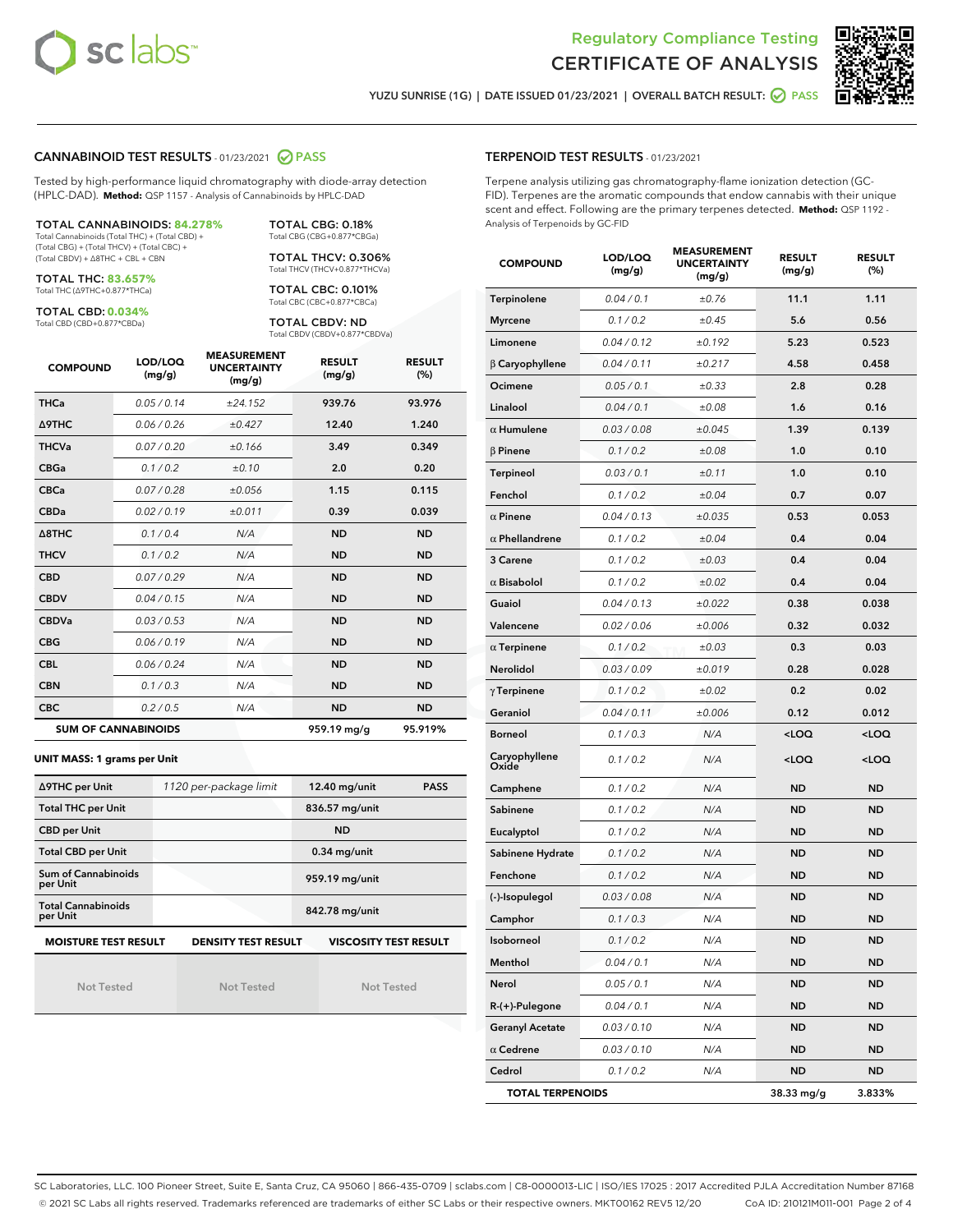



YUZU SUNRISE (1G) | DATE ISSUED 01/23/2021 | OVERALL BATCH RESULT: @ PASS

## CATEGORY 1 PESTICIDE TEST RESULTS - 01/23/2021 2 PASS

Pesticide and plant growth regulator analysis utilizing high-performance liquid chromatography-mass spectrometry (HPLC-MS) or gas chromatography-mass spectrometry (GC-MS). \*GC-MS utilized where indicated. **Method:** QSP 1212 - Analysis of Pesticides and Mycotoxins by LC-MS or QSP 1213 - Analysis of Pesticides by GC-MS

| <b>COMPOUND</b>             | LOD/LOQ<br>$(\mu g/g)$ | <b>ACTION</b><br><b>LIMIT</b><br>$(\mu q/q)$ | <b>MEASUREMENT</b><br><b>UNCERTAINTY</b><br>$(\mu g/g)$ | <b>RESULT</b><br>$(\mu g/g)$ | <b>RESULT</b> |
|-----------------------------|------------------------|----------------------------------------------|---------------------------------------------------------|------------------------------|---------------|
| Aldicarb                    | 0.03 / 0.08            | $\ge$ LOD                                    | N/A                                                     | <b>ND</b>                    | <b>PASS</b>   |
| Carbofuran                  | 0.02 / 0.05            | $\ge$ LOD                                    | N/A                                                     | <b>ND</b>                    | <b>PASS</b>   |
| Chlordane*                  | 0.03 / 0.08            | $\ge$ LOD                                    | N/A                                                     | <b>ND</b>                    | <b>PASS</b>   |
| Chlorfenapyr*               | 0.03/0.10              | $\ge$ LOD                                    | N/A                                                     | <b>ND</b>                    | <b>PASS</b>   |
| Chlorpyrifos                | 0.02 / 0.06            | $\ge$ LOD                                    | N/A                                                     | <b>ND</b>                    | <b>PASS</b>   |
| Coumaphos                   | 0.02 / 0.07            | $\ge$ LOD                                    | N/A                                                     | <b>ND</b>                    | <b>PASS</b>   |
| Daminozide                  | 0.02 / 0.07            | $\ge$ LOD                                    | N/A                                                     | <b>ND</b>                    | <b>PASS</b>   |
| <b>DDVP</b><br>(Dichlorvos) | 0.03/0.09              | $>$ LOD                                      | N/A                                                     | <b>ND</b>                    | <b>PASS</b>   |
| Dimethoate                  | 0.03 / 0.08            | $\ge$ LOD                                    | N/A                                                     | <b>ND</b>                    | <b>PASS</b>   |
| Ethoprop(hos)               | 0.03/0.10              | $\ge$ LOD                                    | N/A                                                     | <b>ND</b>                    | <b>PASS</b>   |
| Etofenprox                  | 0.02/0.06              | $>$ LOD                                      | N/A                                                     | <b>ND</b>                    | <b>PASS</b>   |
| Fenoxycarb                  | 0.03 / 0.08            | $\ge$ LOD                                    | N/A                                                     | <b>ND</b>                    | <b>PASS</b>   |
| Fipronil                    | 0.03/0.08              | $>$ LOD                                      | N/A                                                     | <b>ND</b>                    | <b>PASS</b>   |
| Imazalil                    | 0.02 / 0.06            | $\ge$ LOD                                    | N/A                                                     | <b>ND</b>                    | <b>PASS</b>   |
| Methiocarb                  | 0.02 / 0.07            | $\ge$ LOD                                    | N/A                                                     | <b>ND</b>                    | <b>PASS</b>   |
| Methyl<br>parathion         | 0.03/0.10              | $>$ LOD                                      | N/A                                                     | <b>ND</b>                    | <b>PASS</b>   |
| <b>Mevinphos</b>            | 0.03/0.09              | $>$ LOD                                      | N/A                                                     | <b>ND</b>                    | <b>PASS</b>   |
| Paclobutrazol               | 0.02 / 0.05            | $\ge$ LOD                                    | N/A                                                     | <b>ND</b>                    | <b>PASS</b>   |
| Propoxur                    | 0.03 / 0.09            | $\ge$ LOD                                    | N/A                                                     | <b>ND</b>                    | <b>PASS</b>   |
| Spiroxamine                 | 0.03 / 0.08            | $\ge$ LOD                                    | N/A                                                     | <b>ND</b>                    | <b>PASS</b>   |
| Thiacloprid                 | 0.03/0.10              | $\ge$ LOD                                    | N/A                                                     | <b>ND</b>                    | <b>PASS</b>   |

## CATEGORY 2 PESTICIDE TEST RESULTS - 01/23/2021 @ PASS

| Abamectin<br>0.03/0.10<br>0.1<br><b>ND</b><br>N/A<br><b>PASS</b><br>0.02/0.07<br>0.1<br>N/A<br><b>ND</b><br><b>PASS</b><br>Acephate |
|-------------------------------------------------------------------------------------------------------------------------------------|
|                                                                                                                                     |
|                                                                                                                                     |
| 0.02/0.07<br>0.1<br>N/A<br><b>ND</b><br><b>PASS</b><br>Acequinocyl                                                                  |
| 0.02/0.05<br>0.1<br>N/A<br><b>ND</b><br><b>PASS</b><br>Acetamiprid                                                                  |
| 0.02/0.07<br>Azoxystrobin<br>0.1<br>N/A<br><b>ND</b><br><b>PASS</b>                                                                 |
| 0.01/0.04<br><b>ND</b><br><b>Bifenazate</b><br>0.1<br>N/A<br><b>PASS</b>                                                            |
| <b>Bifenthrin</b><br>3<br>0.02/0.05<br>N/A<br><b>ND</b><br><b>PASS</b>                                                              |
| <b>Boscalid</b><br>0.03/0.09<br>0.1<br>N/A<br><b>ND</b><br><b>PASS</b>                                                              |

| <b>CATEGORY 2 PESTICIDE TEST RESULTS</b> - 01/23/2021 continued |
|-----------------------------------------------------------------|
|-----------------------------------------------------------------|

| <b>COMPOUND</b>               | LOD/LOQ<br>(µg/g) | <b>ACTION</b><br>LIMIT<br>$(\mu g/g)$ | <b>MEASUREMENT</b><br><b>UNCERTAINTY</b><br>$(\mu g/g)$ | <b>RESULT</b><br>(µg/g) | <b>RESULT</b> |
|-------------------------------|-------------------|---------------------------------------|---------------------------------------------------------|-------------------------|---------------|
| Captan                        | 0.19/0.57         | 0.7                                   | N/A                                                     | <b>ND</b>               | <b>PASS</b>   |
| Carbaryl                      | 0.02 / 0.06       | 0.5                                   | N/A                                                     | <b>ND</b>               | <b>PASS</b>   |
| Chlorantranilip-<br>role      | 0.04 / 0.12       | 10                                    | N/A                                                     | <b>ND</b>               | <b>PASS</b>   |
| Clofentezine                  | 0.03 / 0.09       | 0.1                                   | N/A                                                     | <b>ND</b>               | <b>PASS</b>   |
| Cyfluthrin                    | 0.12 / 0.38       | $\overline{2}$                        | N/A                                                     | <b>ND</b>               | <b>PASS</b>   |
| Cypermethrin                  | 0.11 / 0.32       | 1                                     | N/A                                                     | <b>ND</b>               | <b>PASS</b>   |
| <b>Diazinon</b>               | 0.02 / 0.05       | 0.1                                   | N/A                                                     | <b>ND</b>               | <b>PASS</b>   |
| Dimethomorph                  | 0.03 / 0.09       | 2                                     | N/A                                                     | <b>ND</b>               | <b>PASS</b>   |
| Etoxazole                     | 0.02 / 0.06       | 0.1                                   | N/A                                                     | <b>ND</b>               | <b>PASS</b>   |
| Fenhexamid                    | 0.03 / 0.09       | 0.1                                   | N/A                                                     | <b>ND</b>               | <b>PASS</b>   |
| Fenpyroximate                 | 0.02 / 0.06       | 0.1                                   | N/A                                                     | <b>ND</b>               | <b>PASS</b>   |
| Flonicamid                    | 0.03 / 0.10       | 0.1                                   | N/A                                                     | <b>ND</b>               | <b>PASS</b>   |
| Fludioxonil                   | 0.03 / 0.10       | 0.1                                   | N/A                                                     | <b>ND</b>               | <b>PASS</b>   |
| Hexythiazox                   | 0.02 / 0.07       | 0.1                                   | N/A                                                     | <b>ND</b>               | <b>PASS</b>   |
| Imidacloprid                  | 0.04 / 0.11       | 5                                     | N/A                                                     | <b>ND</b>               | <b>PASS</b>   |
| Kresoxim-methyl               | 0.02 / 0.07       | 0.1                                   | N/A                                                     | <b>ND</b>               | <b>PASS</b>   |
| Malathion                     | 0.03 / 0.09       | 0.5                                   | N/A                                                     | <b>ND</b>               | <b>PASS</b>   |
| Metalaxyl                     | 0.02 / 0.07       | 2                                     | N/A                                                     | <b>ND</b>               | <b>PASS</b>   |
| Methomyl                      | 0.03 / 0.10       | 1                                     | N/A                                                     | <b>ND</b>               | <b>PASS</b>   |
| Myclobutanil                  | 0.03 / 0.09       | 0.1                                   | N/A                                                     | <b>ND</b>               | <b>PASS</b>   |
| Naled                         | 0.02 / 0.07       | 0.1                                   | N/A                                                     | <b>ND</b>               | <b>PASS</b>   |
| Oxamyl                        | 0.04 / 0.11       | 0.5                                   | N/A                                                     | <b>ND</b>               | <b>PASS</b>   |
| Pentachloronitro-<br>benzene* | 0.03 / 0.09       | 0.1                                   | N/A                                                     | <b>ND</b>               | <b>PASS</b>   |
| Permethrin                    | 0.04 / 0.12       | 0.5                                   | N/A                                                     | <b>ND</b>               | <b>PASS</b>   |
| Phosmet                       | 0.03/0.10         | 0.1                                   | N/A                                                     | <b>ND</b>               | <b>PASS</b>   |
| Piperonylbu-<br>toxide        | 0.02 / 0.07       | 3                                     | N/A                                                     | <b>ND</b>               | <b>PASS</b>   |
| Prallethrin                   | 0.03 / 0.08       | 0.1                                   | N/A                                                     | <b>ND</b>               | <b>PASS</b>   |
| Propiconazole                 | 0.02 / 0.07       | 0.1                                   | N/A                                                     | <b>ND</b>               | <b>PASS</b>   |
| Pyrethrins                    | 0.04 / 0.12       | 0.5                                   | N/A                                                     | ND                      | PASS          |
| Pyridaben                     | 0.02 / 0.07       | 0.1                                   | N/A                                                     | <b>ND</b>               | <b>PASS</b>   |
| Spinetoram                    | 0.02 / 0.07       | 0.1                                   | N/A                                                     | <b>ND</b>               | <b>PASS</b>   |
| Spinosad                      | 0.02 / 0.07       | 0.1                                   | N/A                                                     | <b>ND</b>               | <b>PASS</b>   |
| Spiromesifen                  | 0.02 / 0.05       | 0.1                                   | N/A                                                     | <b>ND</b>               | <b>PASS</b>   |
| Spirotetramat                 | 0.02 / 0.06       | 0.1                                   | N/A                                                     | <b>ND</b>               | <b>PASS</b>   |
| Tebuconazole                  | 0.02 / 0.07       | 0.1                                   | N/A                                                     | <b>ND</b>               | <b>PASS</b>   |
| Thiamethoxam                  | 0.03 / 0.10       | 5                                     | N/A                                                     | <b>ND</b>               | <b>PASS</b>   |
| Trifloxystrobin               | 0.03 / 0.08       | 0.1                                   | N/A                                                     | <b>ND</b>               | <b>PASS</b>   |

SC Laboratories, LLC. 100 Pioneer Street, Suite E, Santa Cruz, CA 95060 | 866-435-0709 | sclabs.com | C8-0000013-LIC | ISO/IES 17025 : 2017 Accredited PJLA Accreditation Number 87168 © 2021 SC Labs all rights reserved. Trademarks referenced are trademarks of either SC Labs or their respective owners. MKT00162 REV5 12/20 CoA ID: 210121M011-001 Page 3 of 4